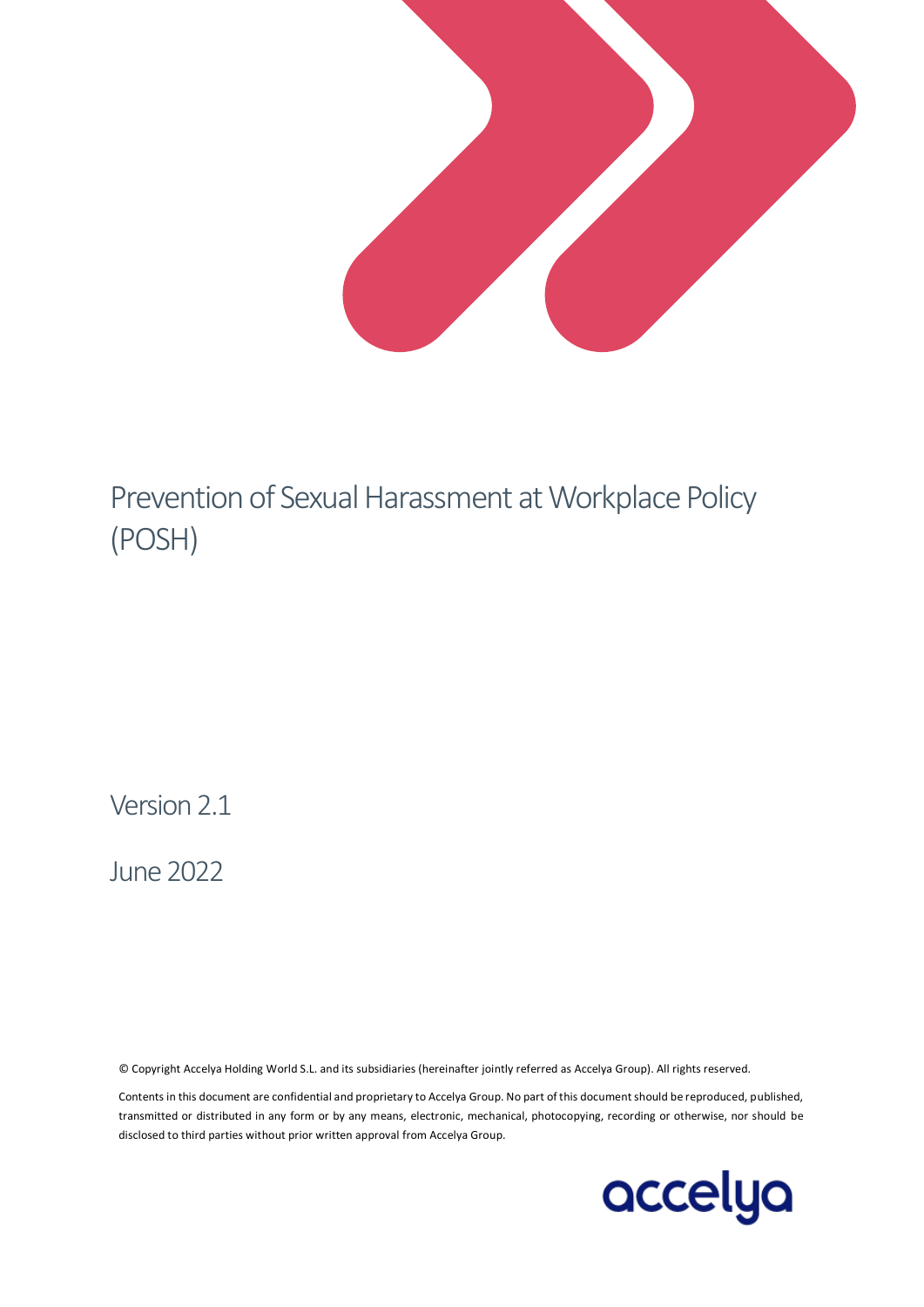

## **Contents**

| 1.  | <b>Document Control</b>                                              | $\overline{3}$ |
|-----|----------------------------------------------------------------------|----------------|
| 2.  | Objective                                                            | 5              |
| 3.  | Scope                                                                | 6              |
| 4.  | Acronyms and Definition                                              | $\overline{7}$ |
| 5.  | Sexual Harassment                                                    | 8              |
| 6.  | Internal Committee (IC)                                              | 10             |
| 7.  | Procedure to File a Compliant                                        | 12             |
| 8.  | Process of Enquiry                                                   | 14             |
| 9.  | Decision & Action                                                    | 16             |
| 10. | <b>Sexual Harassment Measures</b>                                    | 17             |
| 11. | POSH Internal Committee Poster                                       | 19             |
| 12. | Annexure I - Examples of "Unwelcome Sexually Determined Behavior" 20 |                |

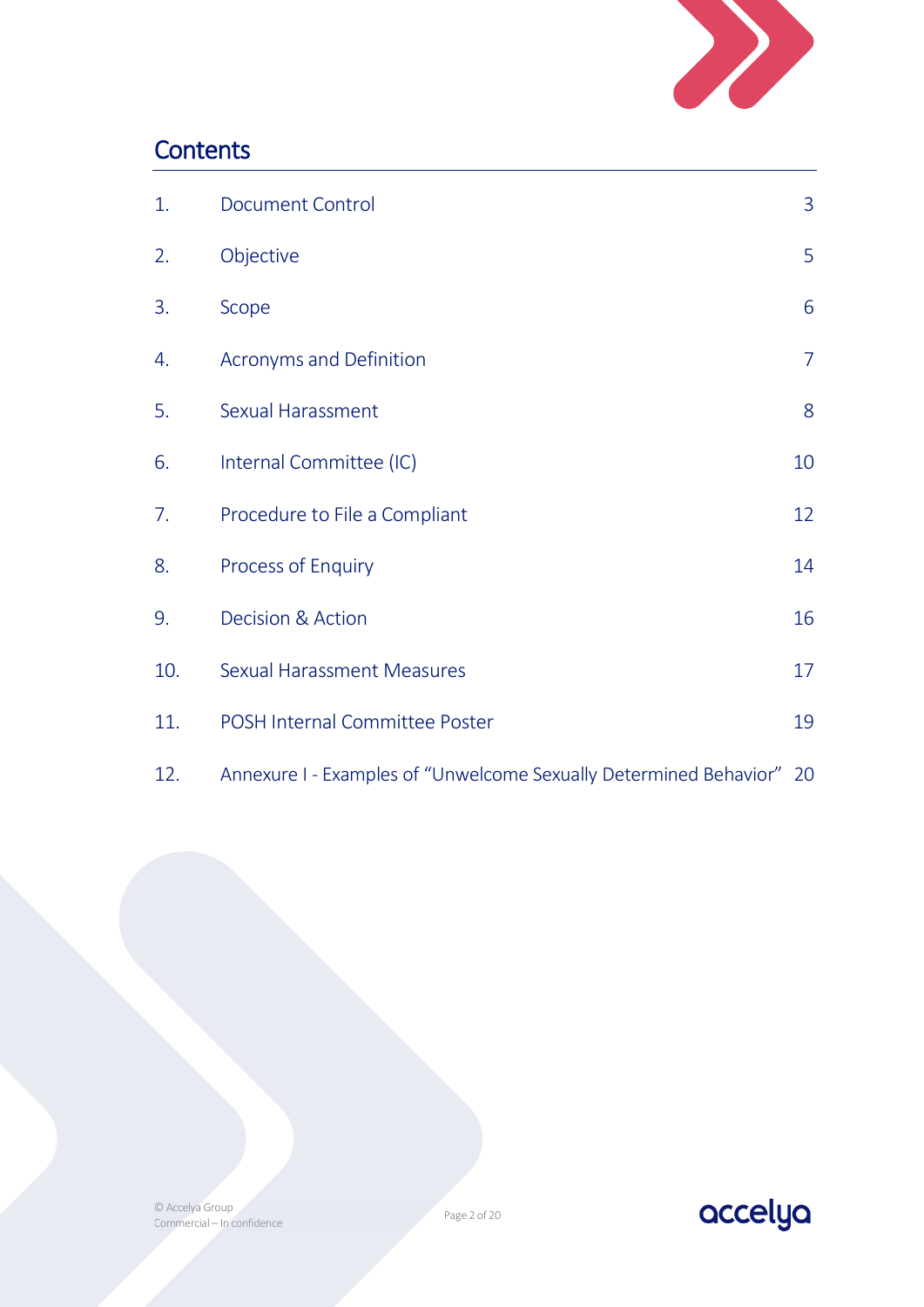

## 1. Document Control

<span id="page-2-0"></span>

| <b>Information</b><br><b>Classification Level</b> | <b>Definition</b>                                                                                                                                                 |   |
|---------------------------------------------------|-------------------------------------------------------------------------------------------------------------------------------------------------------------------|---|
| Public                                            | Information that may be broadly distributed without causing<br>damage to the organization, its employees and stakeholders                                         |   |
| Internal                                          | Information which can be distributed within the company                                                                                                           | ✓ |
| Confidential                                      | Sensitive information available within a group of people which<br>must not be disclosed outside the organization without explicit<br>permission of document owner |   |

| <b>Description</b>    | <b>Date</b>       |
|-----------------------|-------------------|
| Date of creation      | <b>March 2016</b> |
| Date of Next Revision | September 2022    |

| <b>Version</b><br>No. | <b>Published</b><br><b>Date</b> | <b>Sections Changed</b>                                       | <b>Authored by</b>                       | <b>Reviewed By</b> |
|-----------------------|---------------------------------|---------------------------------------------------------------|------------------------------------------|--------------------|
| Version 1.1           | <b>March 2016</b>               | <b>Policy Creation</b>                                        | <b>Rahul Patil</b>                       | Rahul Kulkarni     |
| Version 1.2           | April 2016                      | Revision in ICC members                                       | <b>Rahul Patil</b>                       | Rahul Kulkarni     |
| Version 1.3           | April 2017                      | Revision in ICC members                                       | <b>Rahul Patil</b>                       | Vardayini Sharma   |
| Version 1.4           | May 2017                        | Policy Revision & Change in External<br>Member.               | <b>Rahul Patil</b>                       | Vardayini Sharma   |
| Version 1.5           | September 2017                  | Document Format Change                                        | <b>Rahul Patil</b>                       | Vardayini Sharma   |
| Version 1.6           | January 2017                    | Addition of Vikhroli Committee                                | <b>Rahul Patil</b>                       | Vardayini Sharma   |
| Version 1.7           | <b>July 2019</b>                | Company Name Change                                           | Vaishali Modak                           | Ramesh Naicker     |
| Version1.8            | August 2020                     | Internal Compliant Committee<br>updated to Internal Committee | Heena<br>Kurawale/<br><b>Trupti More</b> | Ramesh Naicker     |



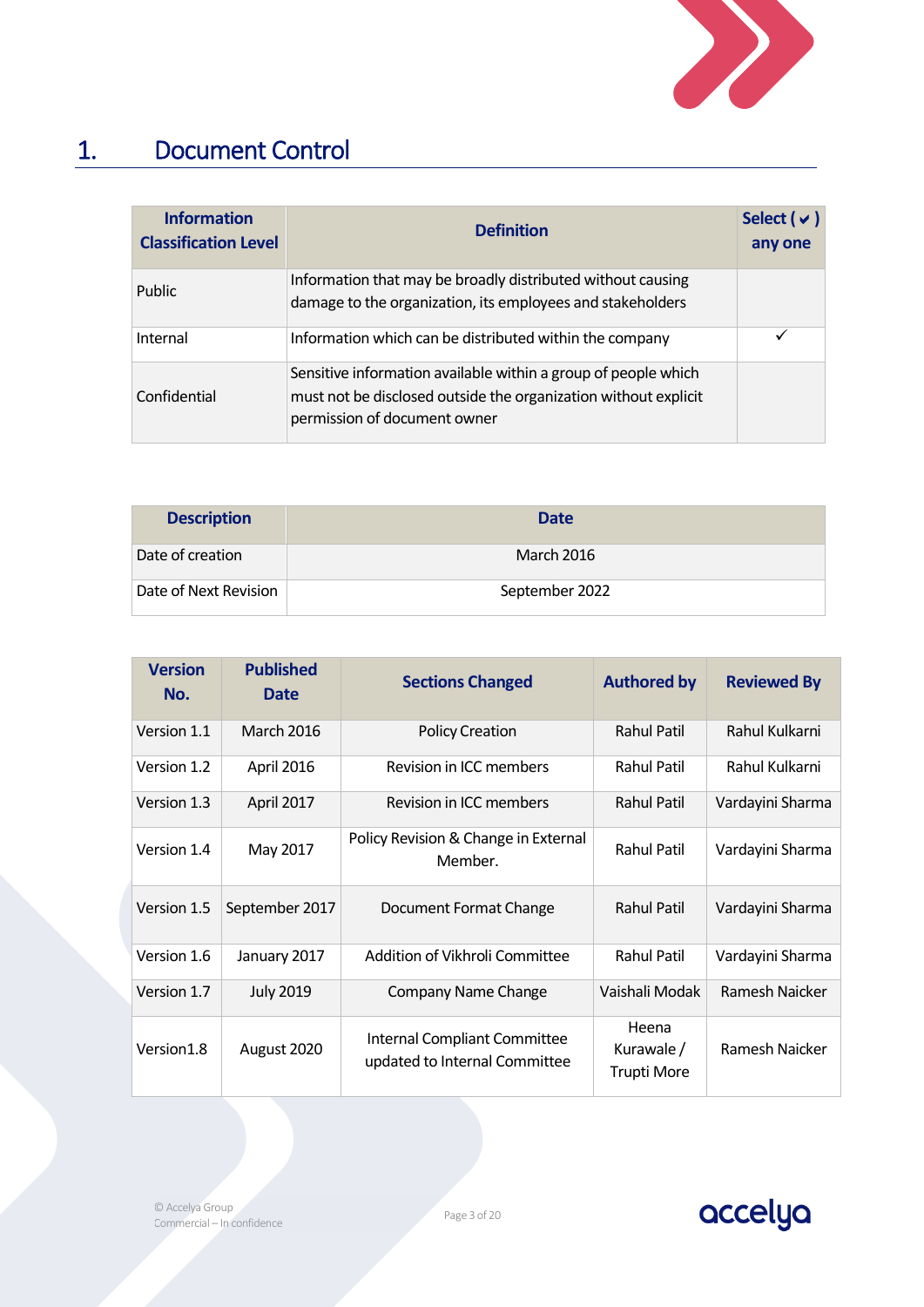

| Version 1.9 | November 2021 | Revision with minor changes                  | Heena<br>Kurawale | Ramesh Najcker       |
|-------------|---------------|----------------------------------------------|-------------------|----------------------|
| Version 2.0 | May 2022      | Revision in IC member and Template<br>Change | Sampada Shet      | Seema<br>Jamsandekar |
| Version 2.1 | June 2022     | Revision in IC member                        | Sampada Shet      | Seema<br>Jamsandekar |

| <b>Distribution List</b>               |  |
|----------------------------------------|--|
| Accelya Solutions India Limited        |  |
| Accelya Services India Private Limited |  |



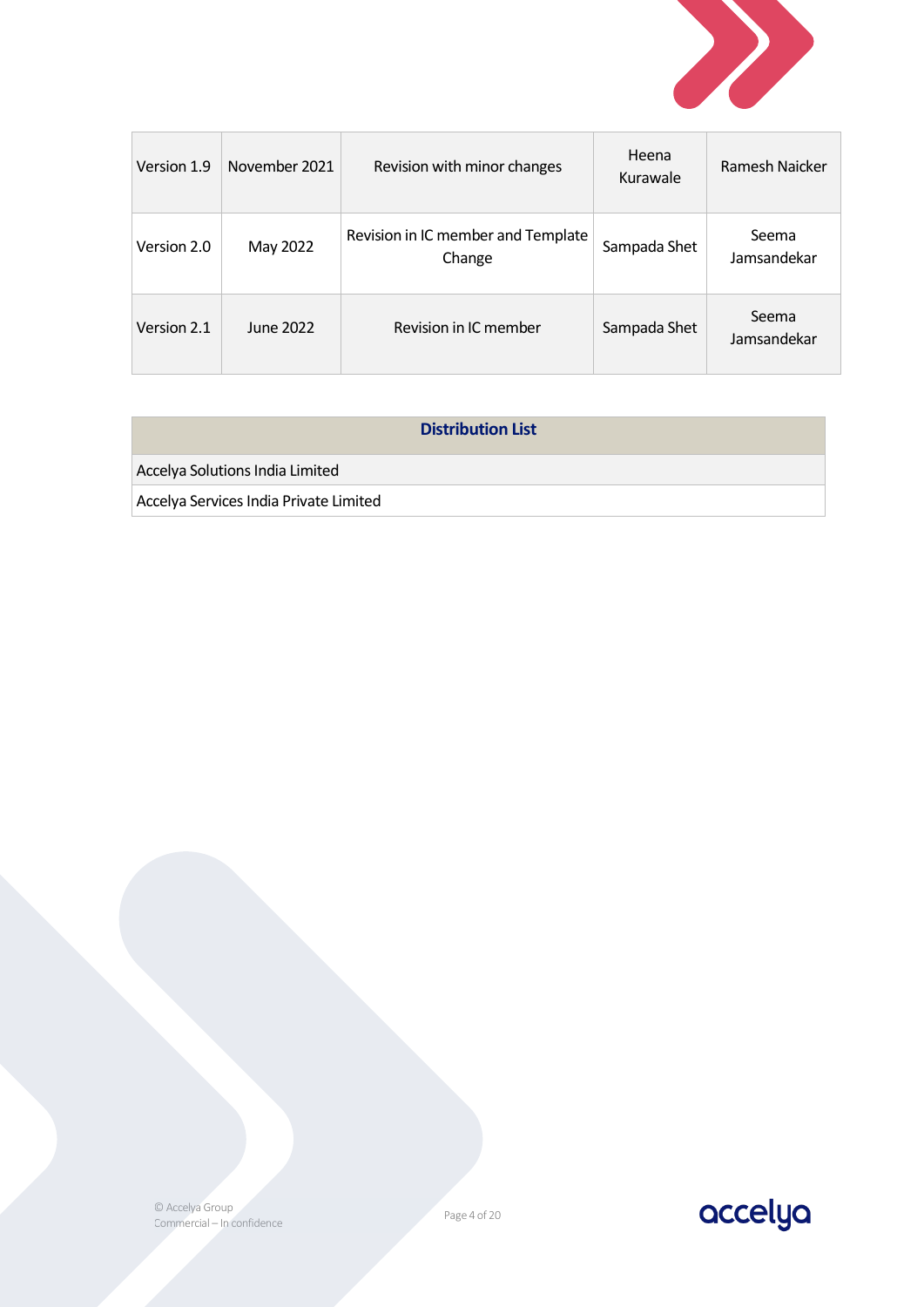

## <span id="page-4-0"></span>2. Objective

Providing a safe and congenial work environment to all employees is an integral part of the Company's employment policy. Accelya India respects the dignity of all employees working for the Company irrespective of their gender or hierarchy. Employees at all levels (men and women alike) are expected to be responsible in their conduct and behavior.

This policy has been framed with a view to:

- a. Promote a workplace based on equality and respect
- b. Provide a safe and congenial work environment
- c. Promote awareness and sensitization about sexual harassment at workplace
- d. Take effective measures to prevent and prohibit sexual harassment at workplace
- e. Have a mechanism to redress cases of sexual harassment and impose punishment for those responsible in case of complaint of sexual harassment at workplace
- f. Ensure protection against retaliation to complainants, witnesses, committee members and other employees, involved in prevention and complaint resolution

Sexual harassment at workplace or other than workplace, if involving employees, is a severe offence and is, therefore, punishable. This policy is made under the Sexual Harassment of Women at Workplace (Prevention, Prohibition and Redressal) Act 2013 and in accordance with the Hon. Supreme Court Guidelines on Sexual Harassment at workplace.

This policy therefore intends to prevent and prohibit such occurrences and also details procedures to follow when an employee believes that a violation of the policy has occurred within the ambit of all applicable regulations regarding Sexual Harassment

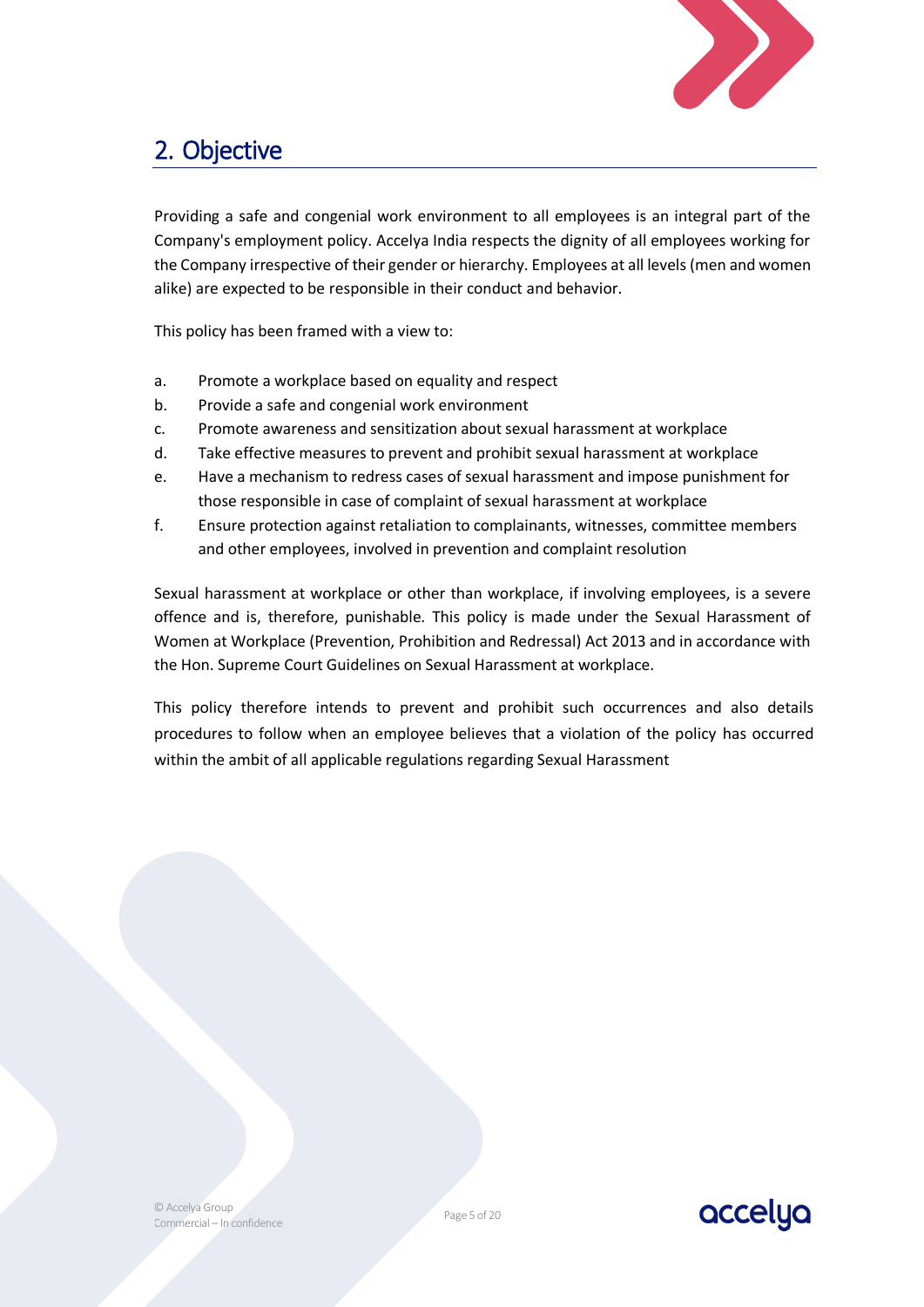

### <span id="page-5-0"></span>3. Scope

Includes: -

- On roll employees
- **Consultant**
- **Insource**
- **Outsource**
- **Interns**
- Vendor/Supplier/Contractor including their agents, supervisors, managers and their employees, visiting any of the offices.
- Any associate engaged on fixed term contract, short term engagement, temporary assignments and visitors on company premises

The scope of the policy is restricted to the following for all employees:

- Business locations of the Company
- Any external location visited by associates due to or during the course of their employment with the Company such as business locations of other Companies/entities, guest houses etc.
- Any mode of transport provided by the Company (or a representative of the Company) for undertaking a journey to and from the aforementioned locations

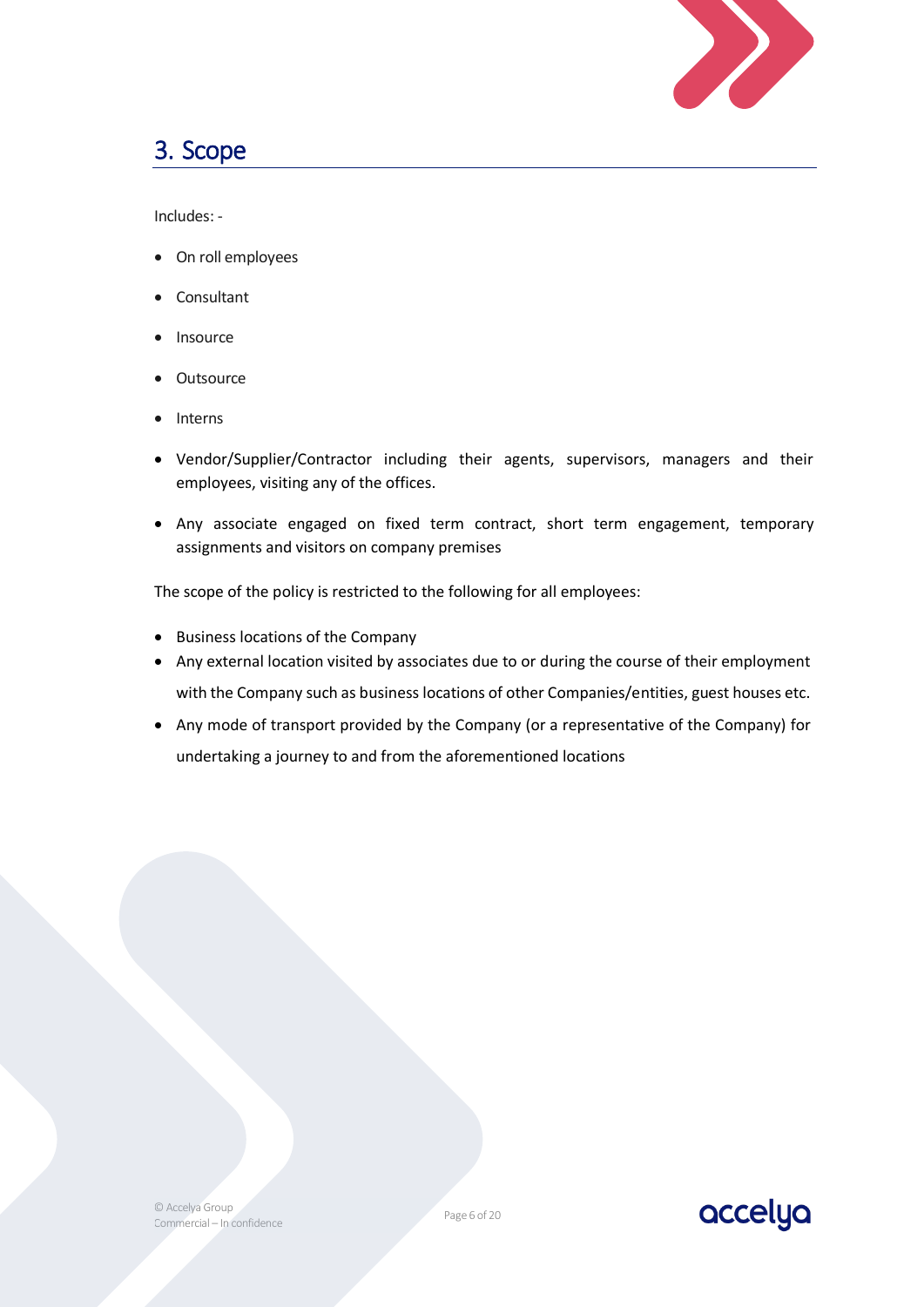

## <span id="page-6-0"></span>4. Acronyms and Definition

| <b>Acronyms / Definition</b>                    | <b>Description</b>                                                                                                                                                                                                                                                                                                                                                                                                      |  |  |
|-------------------------------------------------|-------------------------------------------------------------------------------------------------------------------------------------------------------------------------------------------------------------------------------------------------------------------------------------------------------------------------------------------------------------------------------------------------------------------------|--|--|
| <b>Sexual Harassment</b>                        | Unwelcome sexually determined behaviour at workplace                                                                                                                                                                                                                                                                                                                                                                    |  |  |
| <b>Workplace</b>                                | Any place where working relationships and/or employer-employee<br>relationships between the company and the person exists. This includes<br>remote working and company premises (including transit houses and<br>guest houses) and any place visited by the employee arising out of or<br>during the course of employment including travel / transportation<br>provided by the employer for undertaking such a journey. |  |  |
| <b>Aggrieved</b><br>Party<br><b>Complainant</b> | In relation to workplace, an employee of any age whether employed or<br>not, who alleges to have been subjected to any act of sexual<br>harassment by the Respondent                                                                                                                                                                                                                                                    |  |  |
| <b>Respondent / Accused</b>                     | Against whom the aggrieved party has made a complaint.                                                                                                                                                                                                                                                                                                                                                                  |  |  |



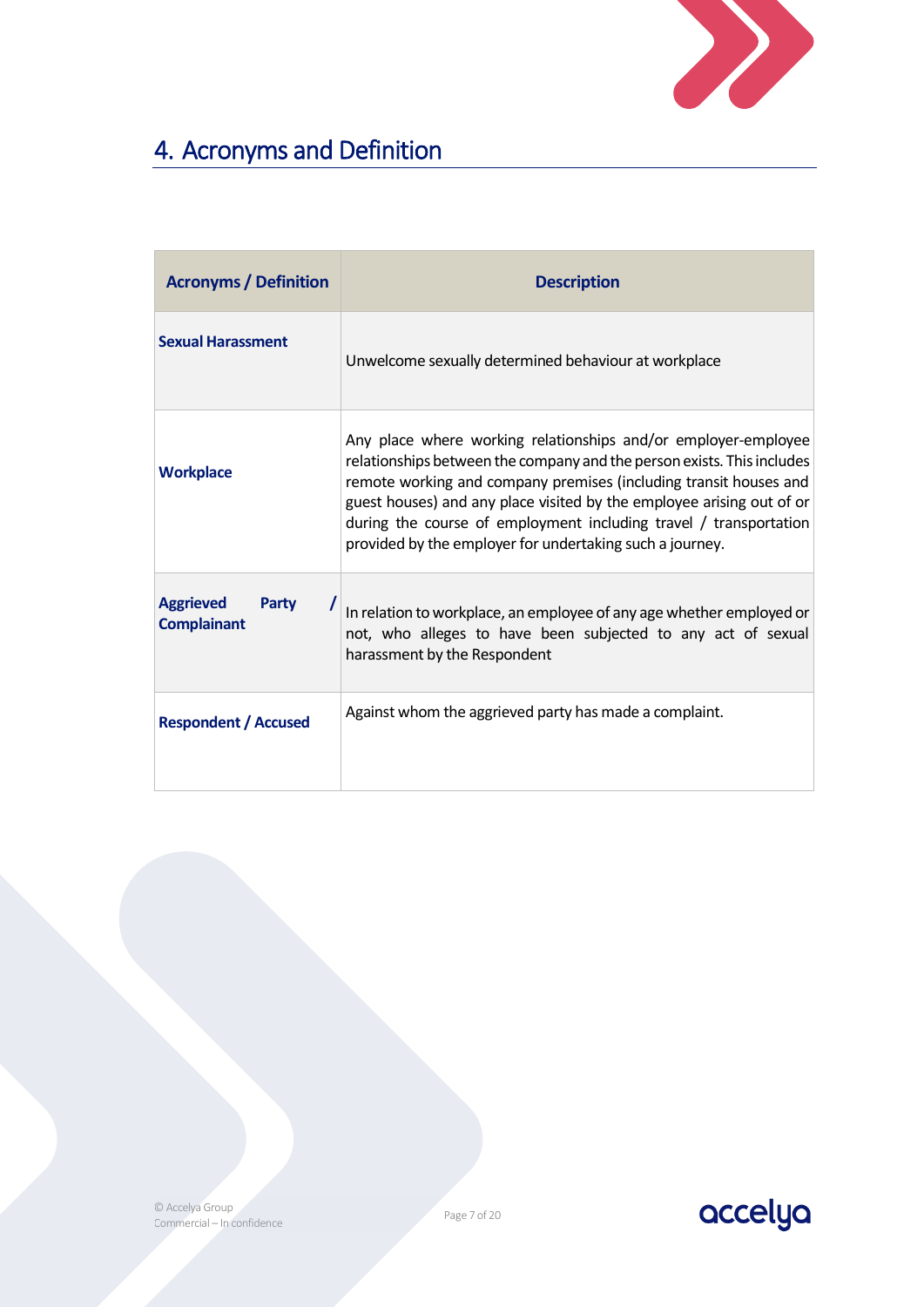

### <span id="page-7-0"></span>5. Sexual Harassment

Sexual harassment includes such unwelcome sexually determined behaviour (whether direct or by implication) such as:

- a. Physical contact and sexual advances
- b. Demand or request for sexual favors
- c. Sexually coloured remarks
- d. Showing pornography
- e. Any other unwelcome physical, verbal or non-verbal or written conduct of a sexual nature

#### **"Sexual Harassment" would also mean:**

I. Quid pro quo sexual harassment: It means something in return or an exchange of one thing for another.

In the workplace, quid pro quo sexual harassment takes place if sexual favors are asked in exchange for any kind of special treatment on the job. Threatening an associate if he/she does not consent to such sexual advances or favors also amounts to sexual harassment. The act of 'asking' may either be verbal or implied and the 'sexual conduct' may be verbal or physical. But, in either case, it must be unwelcome.

For e.g.: Direct or implied requests or offers by any associate for sexual favors in exchange for actual or promised job benefits such as favorable reviews, salary increases, promotions, increased benefits or continued employment, constitutes sexual harassment

II. Hostile work environment: Hostile environment sexual harassment occurs when either speech or conduct of a sexual nature takes place, and is seen or perceived as offensive and interferes with the work performance of the recipient or any one or more associates

Hostile environment sexual harassment may also include intimidating or harassing conduct that is directed at an individual, or a group of individuals

It will also mean related retaliation which includes marginalizing someone in the workplace with regard to his / her roles and responsibilities, socially ostracizing, intimidating someone physically, psychologically and emotionally or someone close to or related to the victim

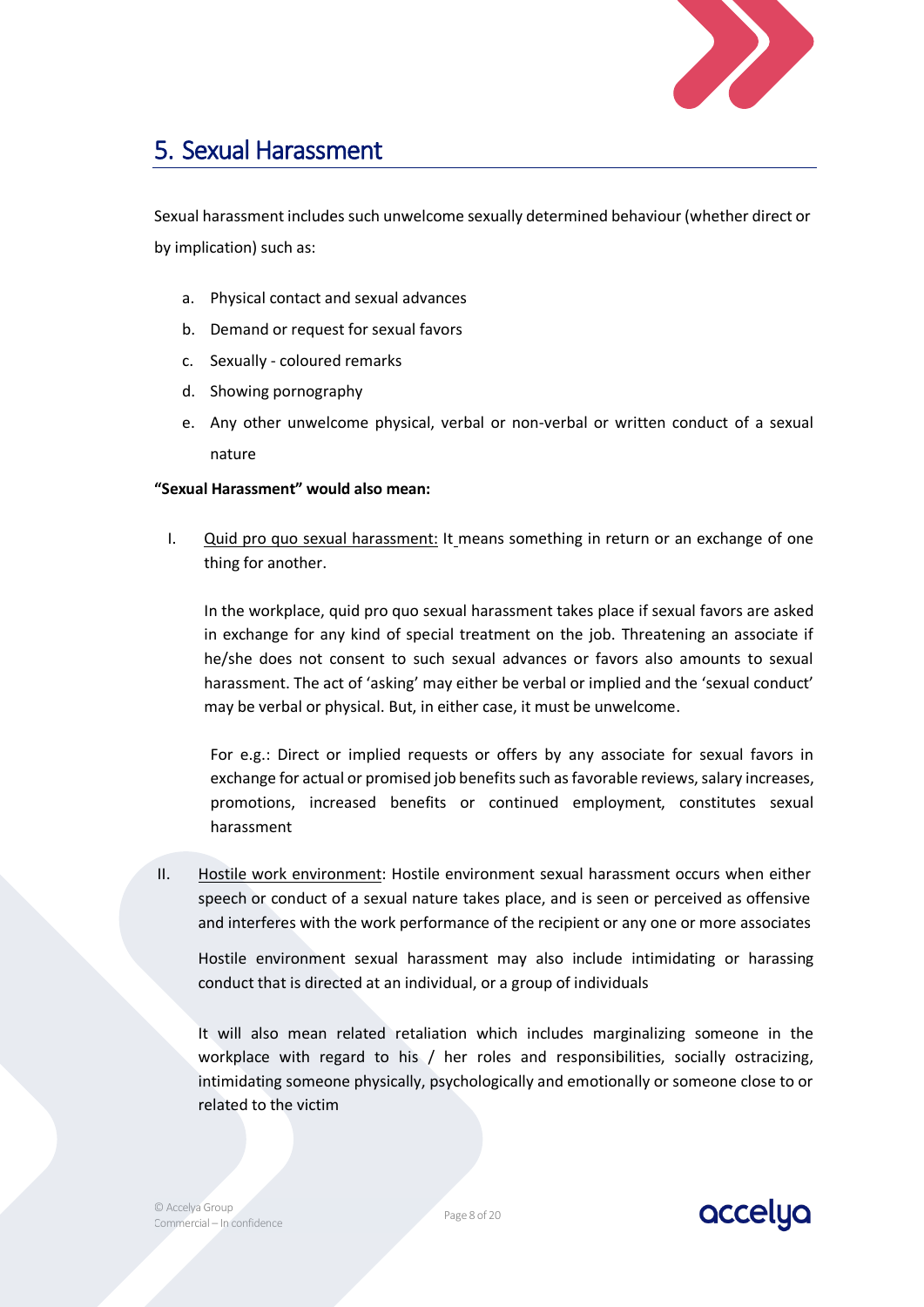

III. Workplace incident: From the POSH perspective, especially in today's state of affairs, it is vital to look at facts and circumstances in each case to determine whether an alleged incident took place in a workplace or not. Thus, be aware that posting any unwelcome sexual comments or any such acts even while working from home is considered a 'workplace incident' and liable to disciplinary action

Physical or Digital space when an employee is connected to work, even if it is from home, coffee shop or hotel room.

Office provided Telecom or Communication channels – Phone, Internet, Chat, Email, Video/Audio Conference tools, Collaboration tools etc.,

Publicly available social media or other electronic tools if used to communicate between employees for both official and personal purposes. Eg : Microsoft Teams. WhatsApp, LinkedIn, Facebook.

This is only an indicative list of the possible acts which could be treated as sexual harassment and is in no way intended to be interpreted as an exhaustive list.

The interpretation of 'sexual harassment' and the investigation procedure shall be guided in accordance with the local laws / regulations as applicable.

A few examples of "Unwelcome sexually determined behavior" are listed in 'Annexure I'.

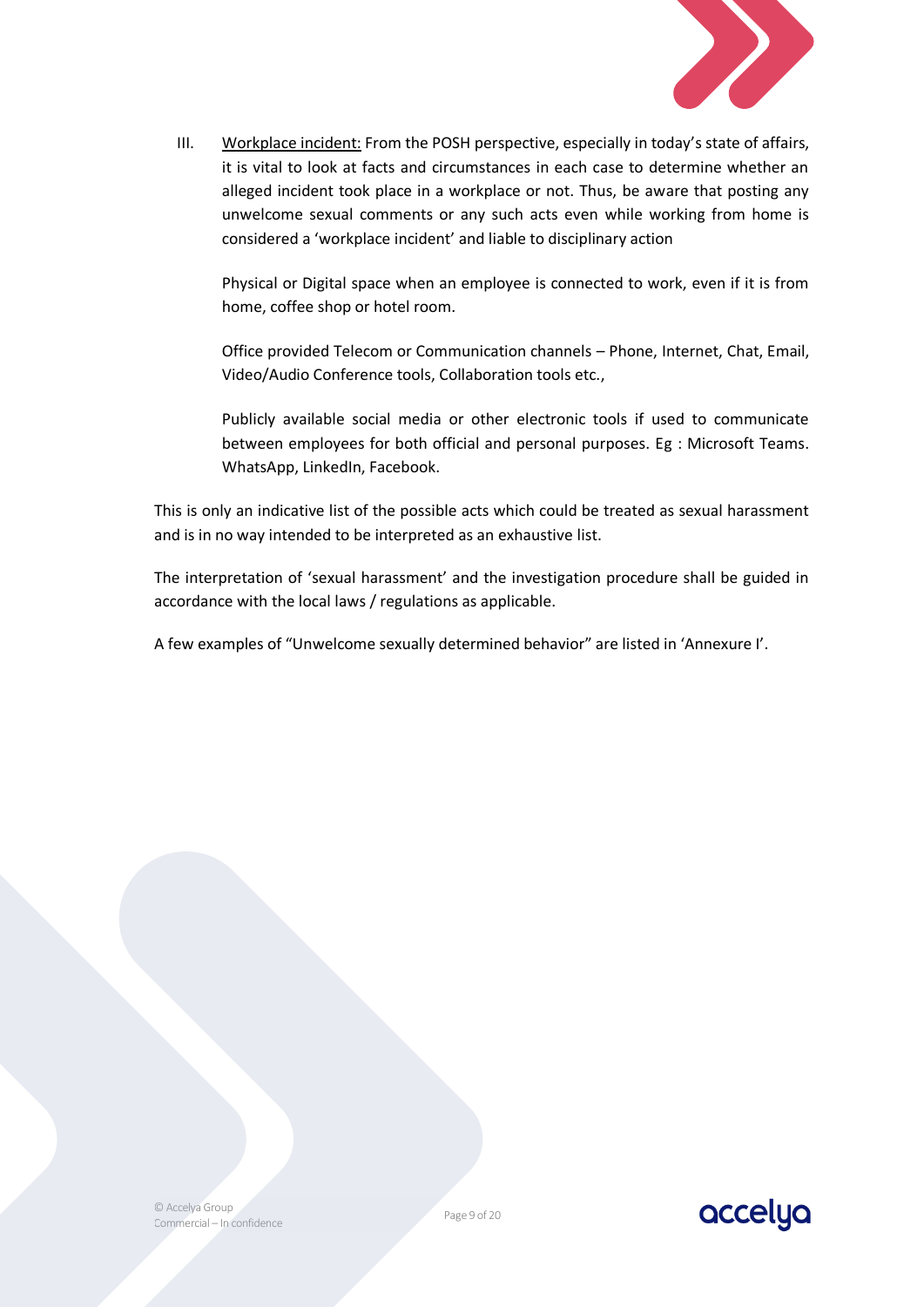

## <span id="page-9-0"></span>6. Internal Committee (IC)

Under the POSH Act, every employer/ establishment employing ten or more employees is required to constitute an Internal Committee (hereinafter referred to as the "IC") to provide a redressal mechanism to the women aggrieved by the incident of sexual harassment.

The names and contact details of the members of the Internal Committee (IC) is given in adherence to the Act and the list of members are published on the notice boards.

### Committee Structure:

The Committee will be nominated by the Head – People and Culture which will consists of minimum of 4 members and would be headed by Central Chairperson (Not less than half of the members (Min 50%) would be women. The committee would also include a centrally nominated member from an NGO or legal body or any other social work body familiar with the issues of sexual harassment.

One of the appointed members is nominated as a Convener for the location. It is the responsibility of the convener to document all the reports and findings for the respective location. While the IC nominated members and the NGO representative will review all cases of sexual harassment reported within the Location/Company.

The committee members, Chairperson and Conveners will be provided necessary training inputs to handle such issues effectively and with the required sensitivity and concern.

### IC Roles & Responsibility:

The Internal Committee will receive the complaints on sexual harassment, enquire into the complaints, conduct the enquiry and submit the findings on the complaint.

#### Term:

The term of the office of the Internal Committee is for a period of 3 years. On the expiry of the three years period, the exiting members of the Internal Committee will continue to hold office, till new Internal Committee is constituted.

### Quorum:

A quorum of 3 members is required to be present for the proceedings to take place. The quorum shall include the Chairperson, at least two members, one of whom shall be a woman.

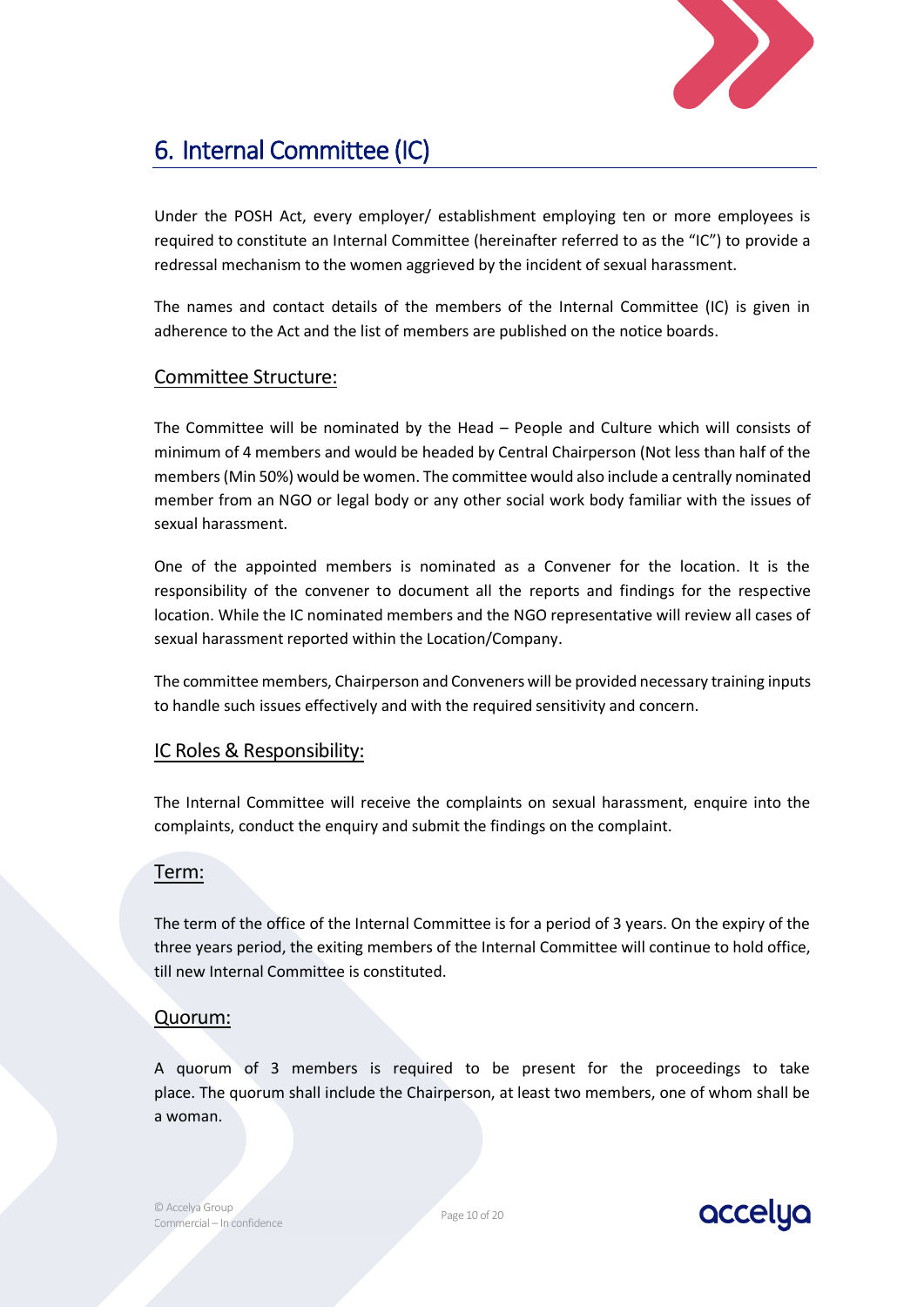

### Member Entry / Exit:

If a member of the Internal Committee who is an employee of the company and when she/he ceases to be an employee of the company, then she/he will also cease to be member of the Internal Committee. A new member will be appointed by the Chairperson in his/her place at earliest.

© Accelya Group Commercial – In confidence

Page 11 of 20

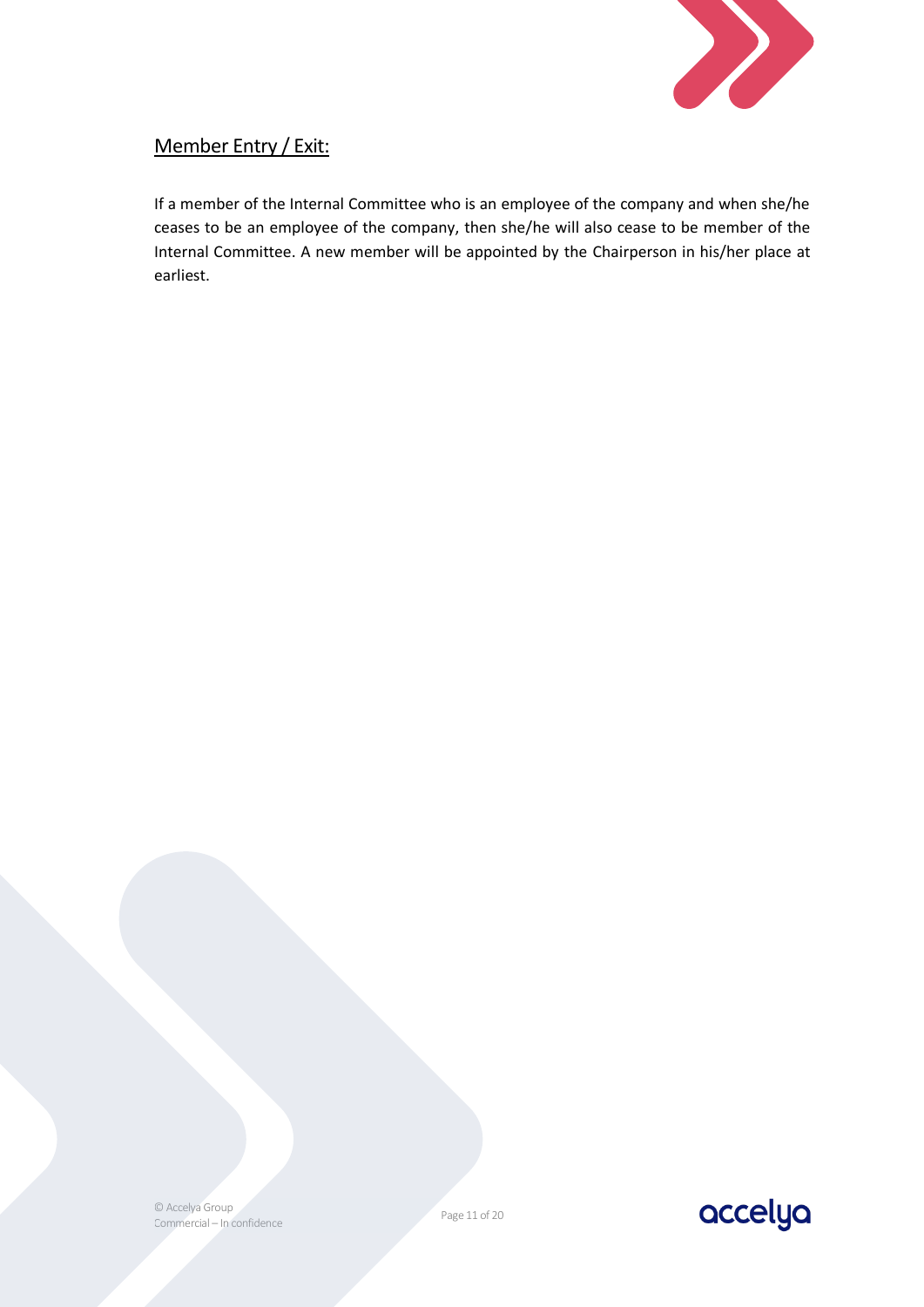

## <span id="page-11-0"></span>7. Procedure to File a Compliant

The Company is committed to providing a supportive environment to resolve concerns of sexual harassment and below is the procedure to File a Complaint:

- 1. If any aggrieved employee believes that he/she has been subjected to sexual harassment, such employee may file a complaint with IC or any IC member in writing or send an email to posh@accelya.com . The complaint can also be routed through the internal committee at respective locations.
- 2. Any complaint received by the members should be immediately forwarded to the Chairperson and this must be notified to other committee members at the earliest and not later than 3 days and a meeting should be called for discussing the matter
- 3. The Committee shall discuss and decide on its jurisdiction to deal with the case or reject the complaint prima facie and recommend that no action is required to be taken in the matter.
- 4. Keep a record of incidents (dates, times, locations, possible witness, what happened, response). It is not mandatory to have a record of events to file a complaint, but a record can strengthen your case and help you remember the details over time, in case the complaint is not filed immediately.
- 5. The complaint is to be lodged within a period of three months from the date of incident and in case of a series of incidents, within a period of three months from the date of the last incident; and within 180 calendar days of being an Ex-employee of Accelya India.
- 6. The Internal Committee will render reasonable assistance to employee for making the complaints in writing. Every attempt will be made to get the Complainant to provide the complaint in writing. The complaint shall include the circumstances giving rise to the complaint, the dates of the alleged occurrences and names of witnesses, if any. The complaint shall be signed by the Complainant.
- 7. Notice shall be issued to the respondent within 7 working days of receipt of the complaint and 10 working days shall be given for submission of reply (along with the list of witnesses and documents.)
- 8. If it is determined that harassment has occurred; prompt, remedial action will be taken; but if the complaint does not rise to the level of sexual harassment, the Committee may determine to dismiss the complaint without further investigation after consultation with Legal Team. The convener will record this finding with reasons and communicate the same to the complainant.



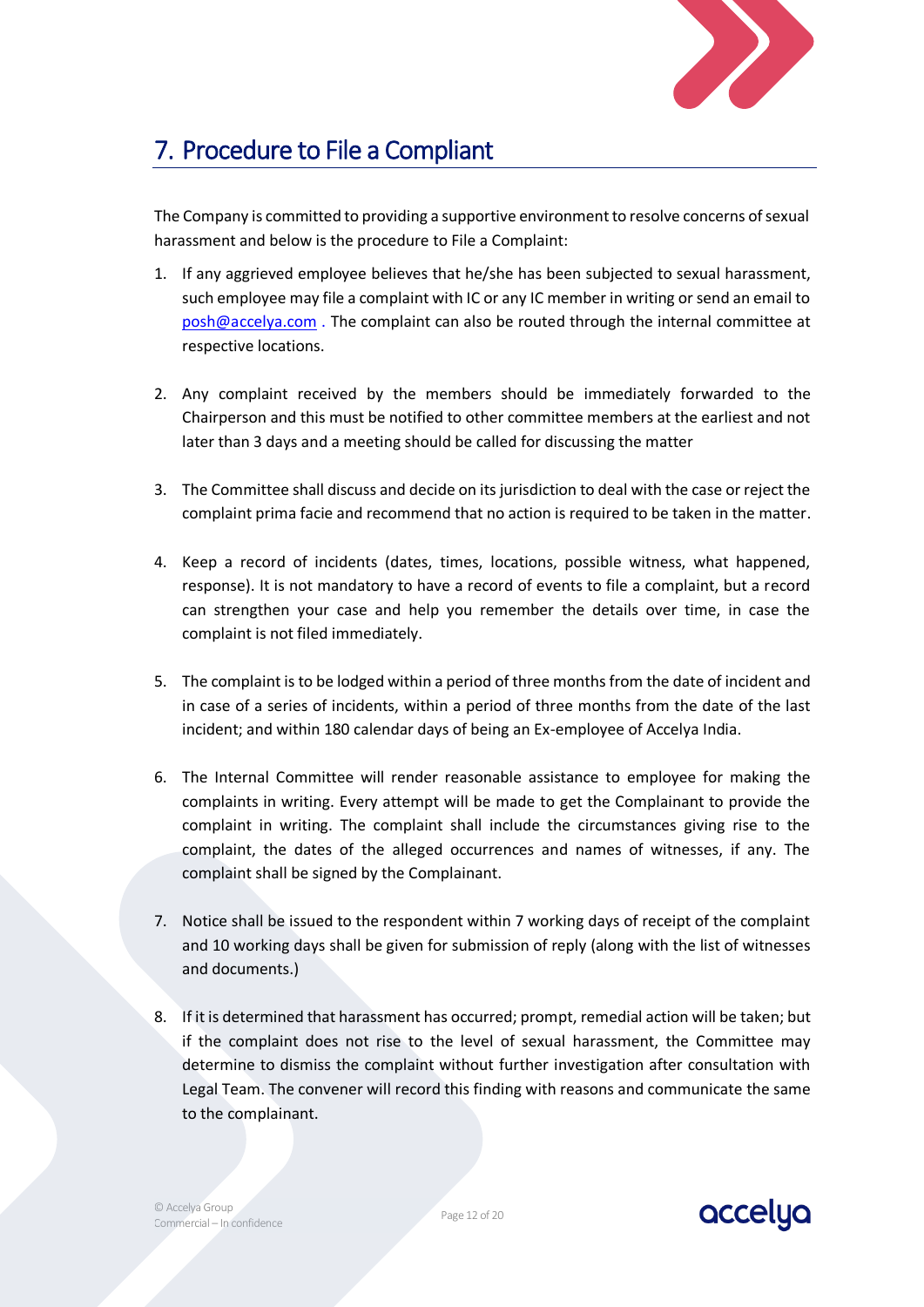

- 9. Complaints brought after that time period will not be pursued absent extraordinary circumstances. The determination of whether the complaint was timely or whether extraordinary circumstances exist to extend the complaint period must be made in conjunction with the Legal Team.
- 10. Where the aggrieved employee is unable to make a complaint on account of her/his physical or mental incapacity or death or otherwise, her/his legal heir or such other person as may be prescribed may make a complaint within 3 months of the incident.

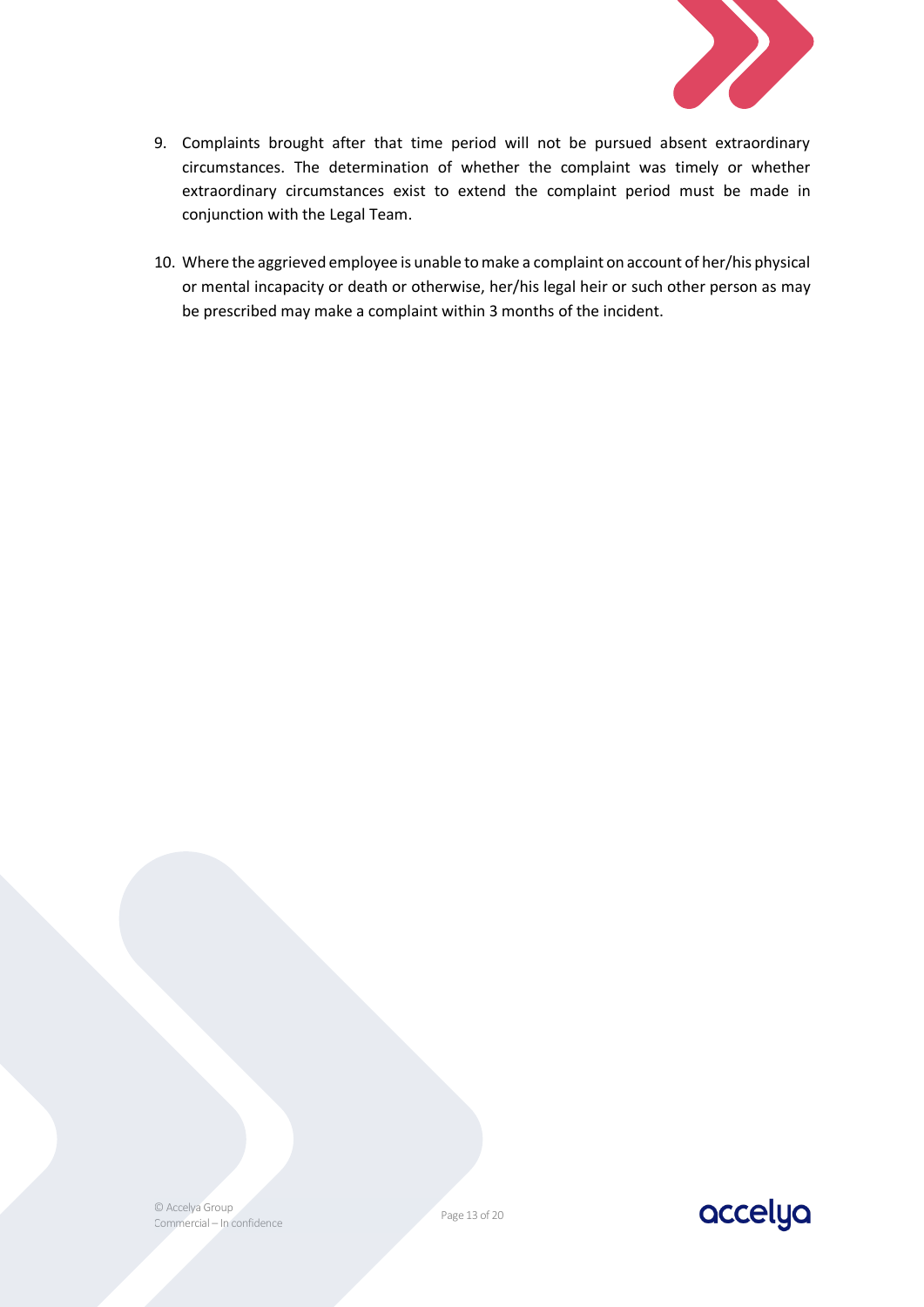

### <span id="page-13-0"></span>8. Process of Enquiry

- 1. The committee member on receiving a complaint will notify to the Convener and Chairperson immediately. The Convener along with the IC member would arrange for a meeting within three days of receipt of the complaint for discussing the complaint raised.
- 2. The Chairperson of the Committee shall ensure that the complaint is attended to within the mentioned timeframe after receiving it and that the investigations are completed within 30 working days.
- 3. Enquiry Process to follow:

The Committee will ask the aggrieved party to prepare a detailed statement of incidents/allegations and get it signed from the aggrieved party.

- The statement of allegations will be shared with the respondent.
- The respondent will be asked to prepare a response to the statement of allegations and submit to the Committee within 3 working days or as per agreed timeframe agreed/varying case-to-case.
- The statements and other evidence obtained in the inquiry process will be considered confidential.
- 4. Verbal Hearings & Documentation:

The Committee will organize verbal hearings with the aggrieved party and the respondent as mentioned below: (it is the responsibility of the location convener to document all aspects of the hearings)

- Will call upon both the parties separately,
- Listen, look at proof (if any),
- Verify documents produced by the parties,
- Allow the parties to produce witnesses and to put forth their say.
- The Committee will take testimonies of other relevant persons and review the evidence wherever necessary.
- Both the parties during the course of enquiry are given an opportunity of being heard.
- The Committee, before initiating the inquiry at the request of the aggrieved party, will take steps to settle the matter between her and the respondent through mutual settlement.
- The committee will conduct inquiry in accordance with the practices of natural justice.

On the basis of the above procedure, the Internal Committee would then hold an investigation/committee meeting and arrive at a decision. Once the investigation is completed, a determination will be made regarding the validity of the harassment

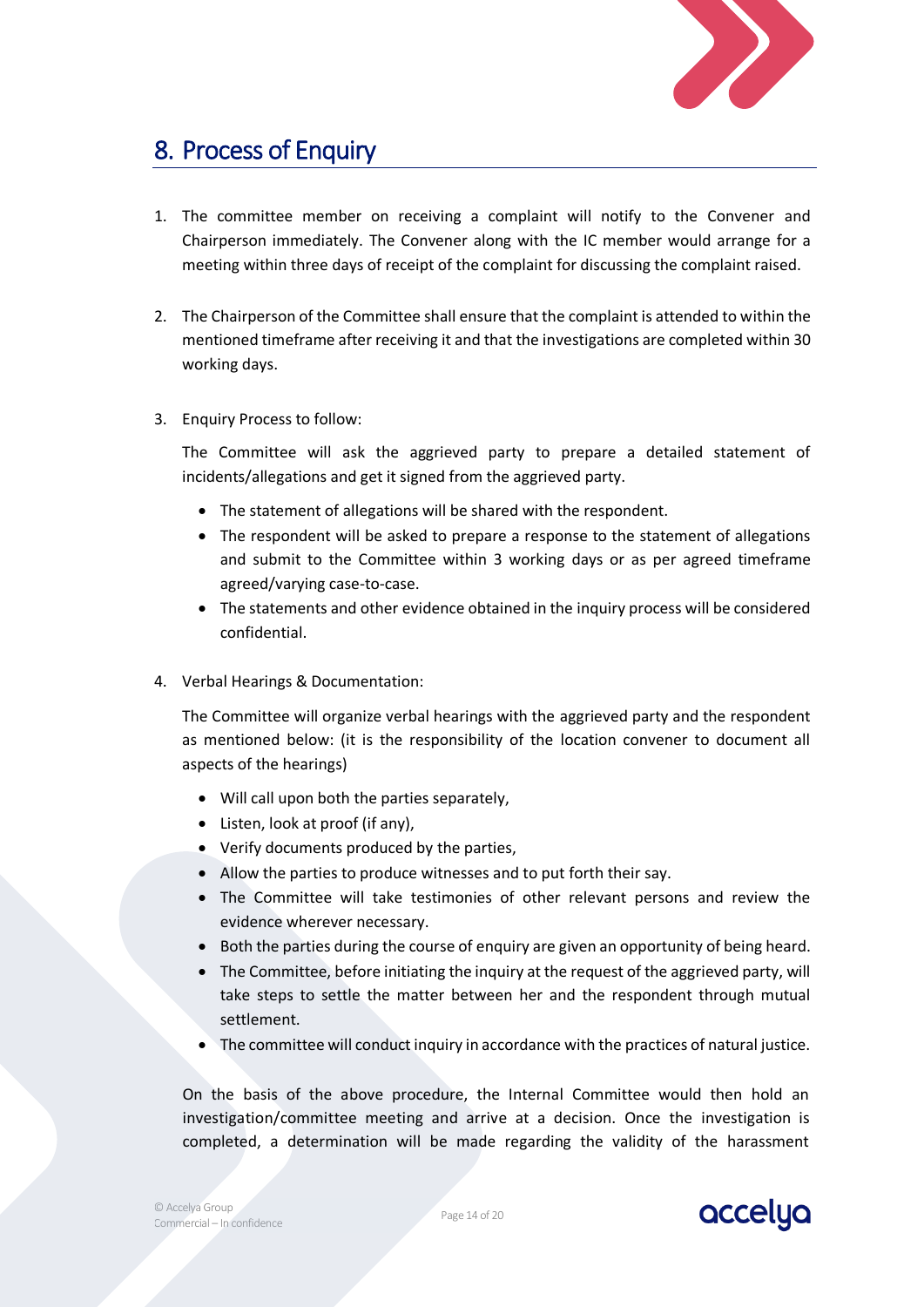

allegations; after carefully and fairly reviewing the circumstances, evidence and relevant statements.

- 5. Completion of Investigation:
	- Upon completion of the investigation, both parties will be informed of the results of the investigation.
	- At the end of the investigation, the Convener of the committee shall draft a report and share the investigation details and the findings thereof with Head – People and Culture, Location HR Operations and Committee Chair Person and agree on the applicable disciplinary action within 3 weeks or as per agreed timeframe agreed/varying case-to-case.
	- The Head People and Culture and Committee Chairperson would approve and sanction the disciplinary action.



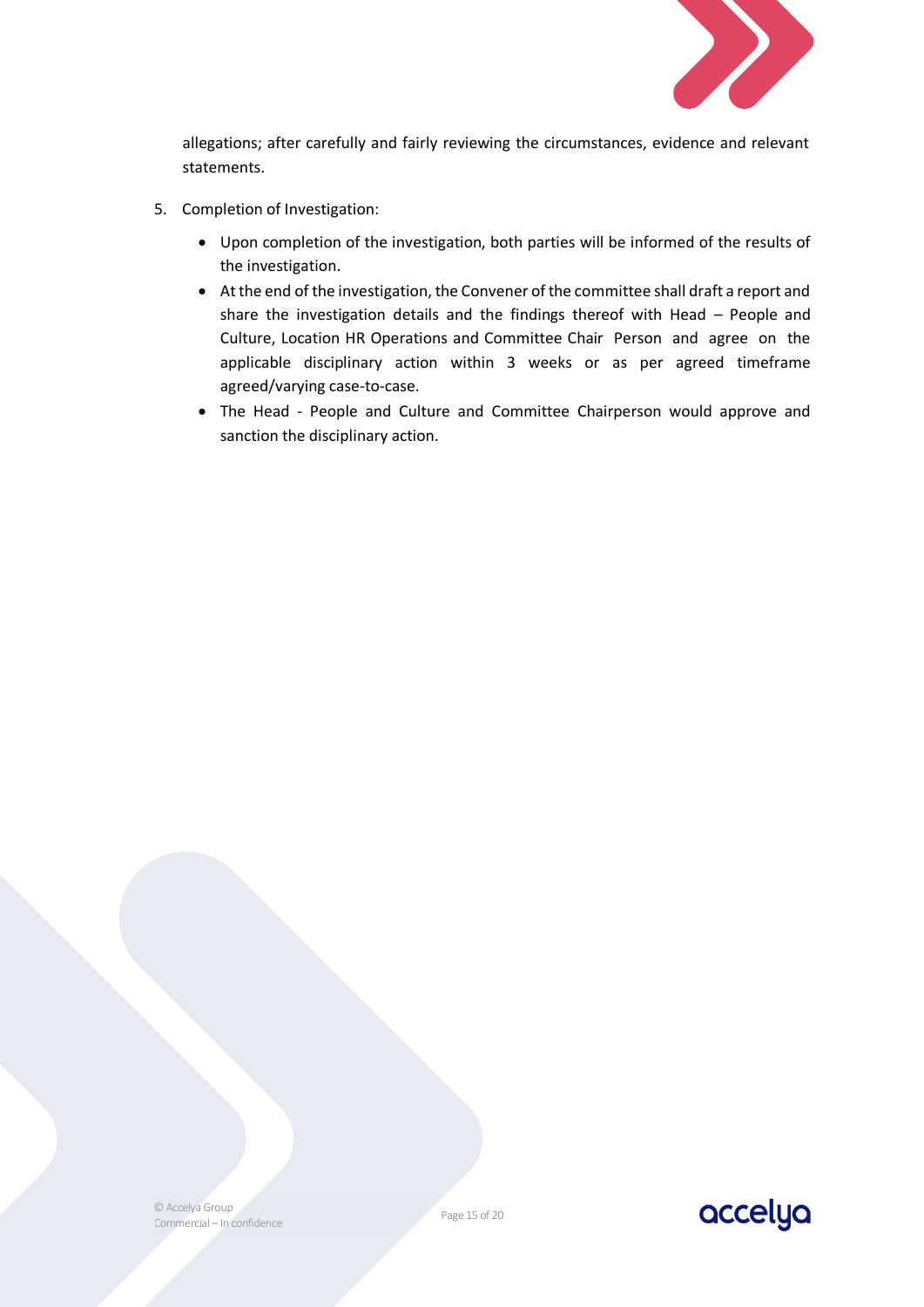

### <span id="page-15-0"></span>9. Decision & Action

- 1. Wherever such settlement has been arrived, the Convener shall record it and send the same to the Human Resources department to take action as per recommendation.
- 2. The implementation of the recommendation of Internal Committee by Human Resources department should be done within 30 days of receipt of such recommendation as per agreed timeframe agreed/varying case-to-case.
- 3. Once such settlement has been arrived at and sanctioned no further enquiry shall be conducted by the Internal Committee, however, a woman can further refer the same to Internal Committee for redressal if the terms of settlement have not been complied.
- 4. Pursuant to a finding of Sexual Harassment by the Committee against the respondent, the Committee may initiate any one or more of the following actions:
	- a) Actions in accordance with misconduct mentioned in Code of Conduct or appointment letter
	- b) Issue a verbal warning
	- c) Issue a warning in writing,
	- d) Written/Formal Apology
	- e) Issue a suspension
	- f) Counselling
	- g) Deprived of increment or promotion
	- h) To deduct, notwithstanding anything in the service rules applicable, from the salary or ages of the respondent such sum as it may consider appropriate to be paid to the aggrieved woman
	- i) Order termination depending upon the severity & sensitivity of the incident
	- j) Financial Penalty (In accordance with the mental, physical trauma, loss of career opportunity, medical expenses) in lump sum or in instalments.
- 5. Reporting of incidents to Head People and Culture and MD/CEO:

In any case all such incidents along with the resolution, needs to be reported to the Head of People and Culture, who then will provide a short report to the Managing Director/CEO as required by the management at that particular year and the matter will be closed.

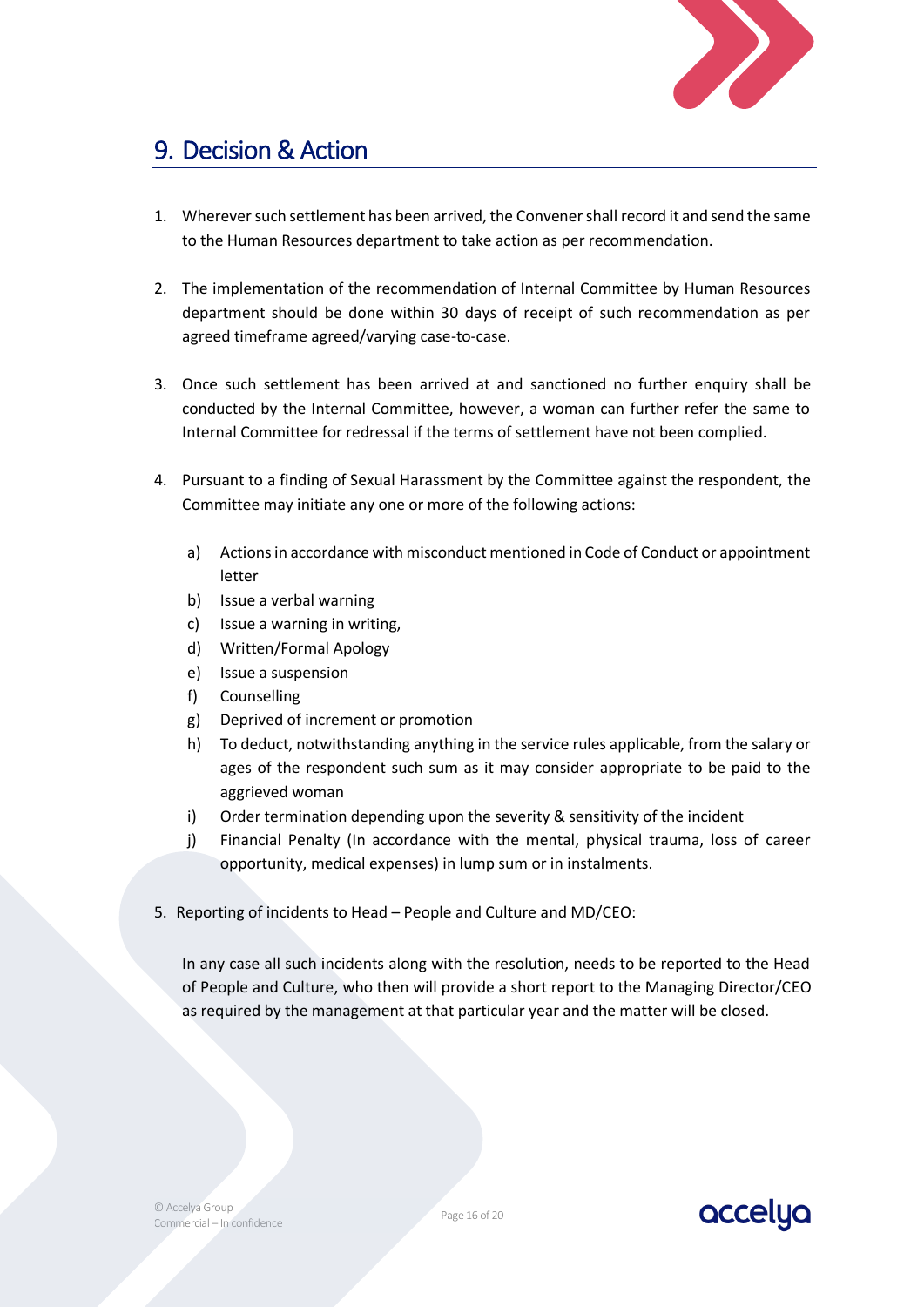

### <span id="page-16-0"></span>10. Sexual Harassment Measures

### 10.1 Consequences of False Complaint

- a) Making a false complaint of sexual harassment or providing false information regarding complaint will also be treated as a violation of policy.
- b) In case the Internal Committee on conclusion of the enquiry finds that the allegation was malicious or have been made by the complainant knowing it to be false, or has produced any forged or misleading document, it will recommend action to be taken by HR against the complainant who has made false complaint.
- c) In all such cases the malicious intent on the part of the complainant must be established before any action is recommended.

### 10.2 Protection against Victimization

In the event complainant being an employee and the respondent is being his/her manager, during the pendency of investigation and even after such investigation if the manager is found to be guilty, the respondent shall not act as manager of the complainant.

### 10.3 Prevention Action

The Company will take reasonable steps to ensure prevention of sexual harassment at work which may include circulating applicable policies and other relevant information to all employees, including to all new joiners.

### 10.4 Obligation of Management

The Management of the company shall provide all necessary assistance for the purpose of ensuring full effective and speedy implementation of the Internal Committee (IC) constituted as above and shall implement the decisions in an expeditious manner.

### 10.5 Third Party Harassment

In case of third-party Sexual Harassment the Internal Committee will actively assist and provide all its resources to the complainant in pursuing the complaint.

The Company encourages its clients/partners to have a commitment to a sexual harassment free working atmosphere within their Companies. The Company may play a facilitating role in redressal of complaints of sexual harassment in such circumstances.

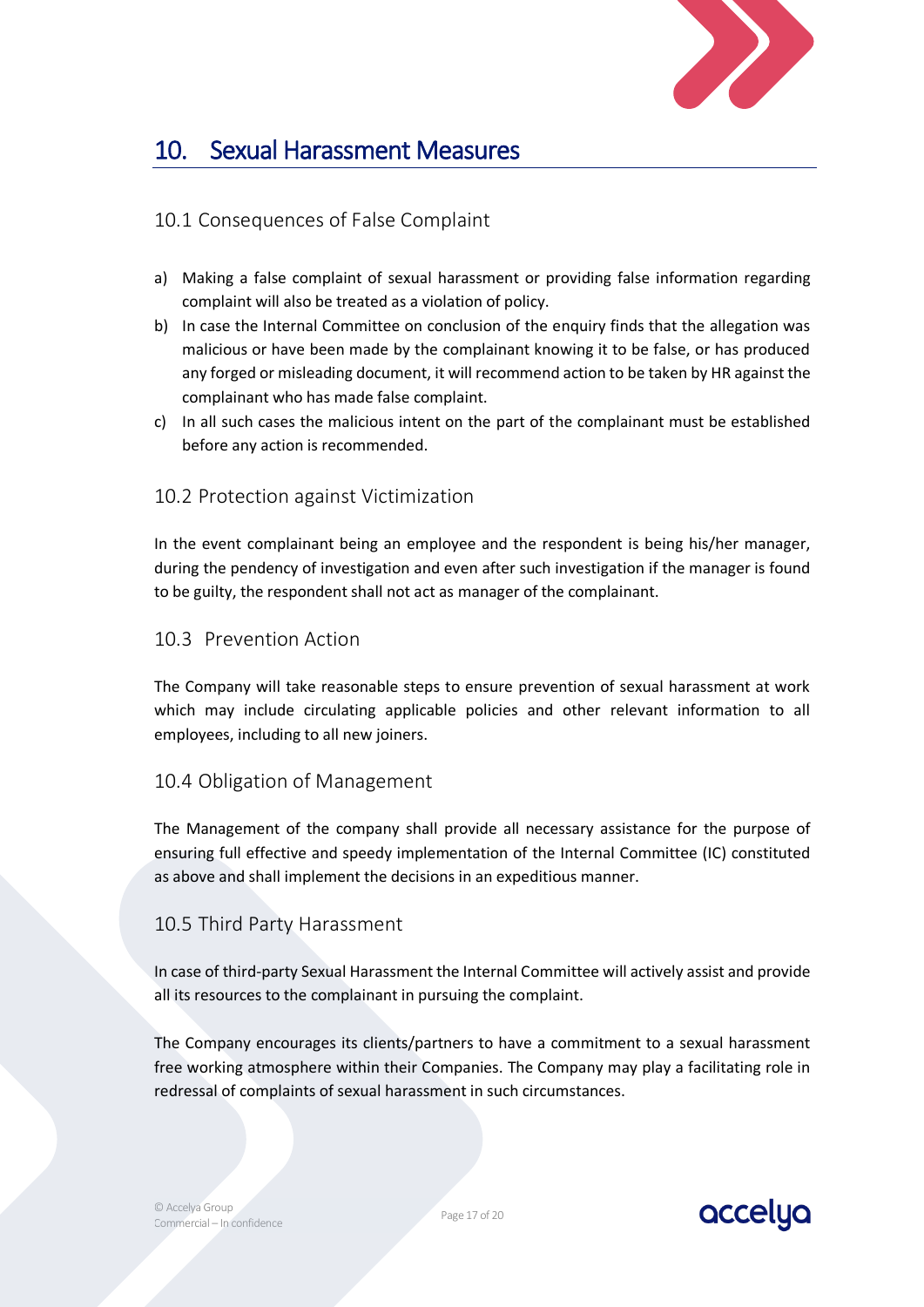

### 10.6 Confidentiality

The Company understands that it is difficult for the complainant to come forward with a complaint of sexual harassment and recognizes the victim's interest in keeping the matter confidential.

To protect the interests of the aggrieved party, the respondent and others who may report incidents of sexual harassment, confidentiality will be maintained throughout the investigatory process to the extent practicable and appropriate under the circumstances.

All records of complaints, including contents of meetings, results of investigations and other relevant material will be kept confidential by the Company except where disclosure is required under disciplinary or other remedial processes.

### 10.7 Savings

The proceedings under the policy shall not stall or postponed merely because the complainant is proceeding against the respondent under any other provision of civil or criminal law.

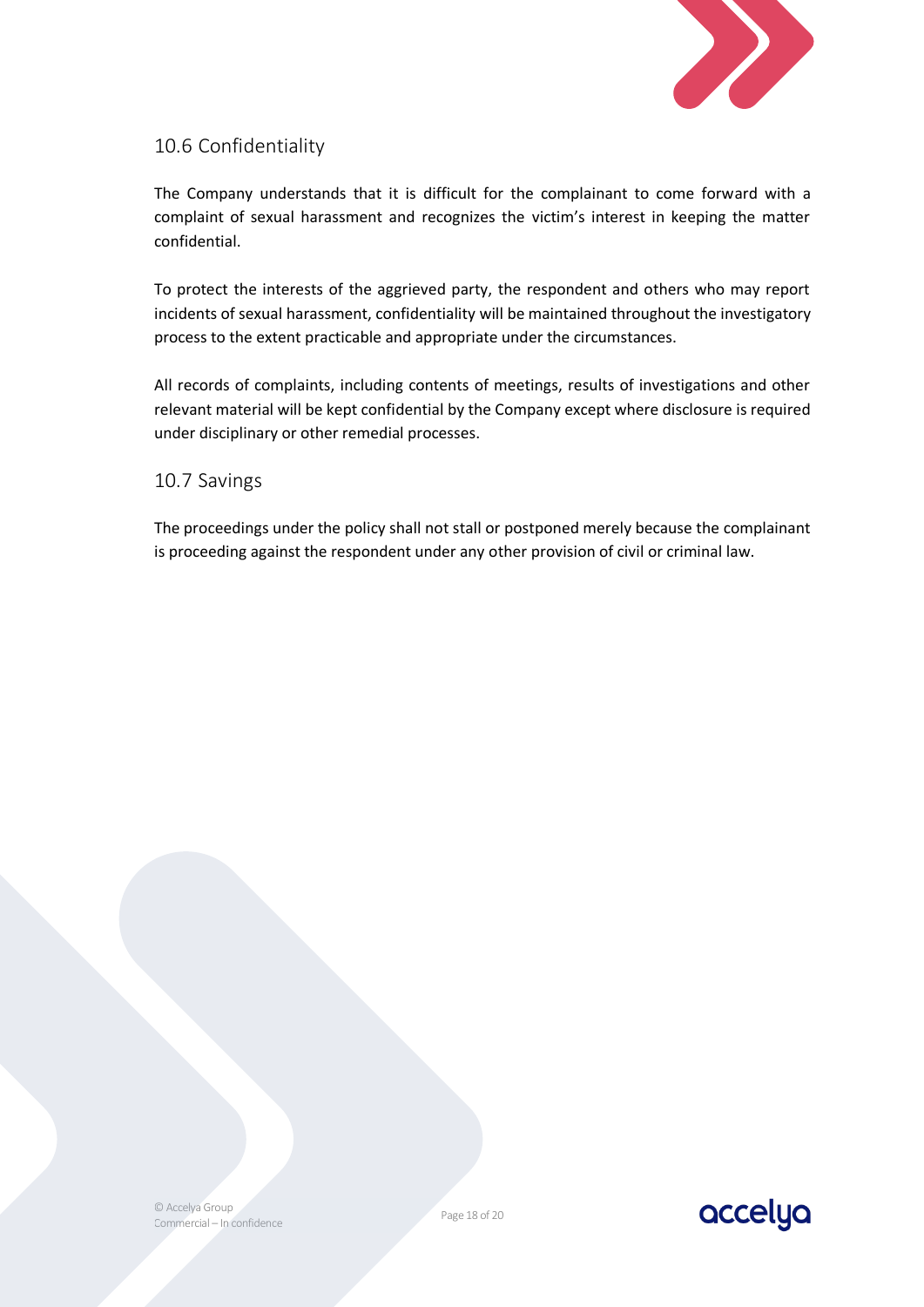

<span id="page-18-0"></span>

| 11. POSH Internal Committee Poster |
|------------------------------------|
|                                    |

| <b>Accelya Solutions India Ltd.</b>                                                                                                               |                                                                                                                   |                                                                                   |                                                |          |  |  |
|---------------------------------------------------------------------------------------------------------------------------------------------------|-------------------------------------------------------------------------------------------------------------------|-----------------------------------------------------------------------------------|------------------------------------------------|----------|--|--|
|                                                                                                                                                   | Internal Committee under POSH of Women at the Workplace - Prevention, Prohibition and Redressal Act, 2013         |                                                                                   |                                                |          |  |  |
|                                                                                                                                                   |                                                                                                                   | Seema Jamsandekar                                                                 |                                                |          |  |  |
| Chairperson                                                                                                                                       |                                                                                                                   |                                                                                   |                                                |          |  |  |
|                                                                                                                                                   |                                                                                                                   | seema.jamsandekar@accelya.com                                                     |                                                |          |  |  |
| <b>External Member</b>                                                                                                                            | Usha Acharya<br>usha@talkitover.com                                                                               |                                                                                   |                                                |          |  |  |
| <b>Titles</b>                                                                                                                                     | <b>IC Member</b>                                                                                                  | <b>IC Member</b>                                                                  | <b>IC Member</b>                               | Convener |  |  |
| Melissa D'Souza<br>Sampada Shet<br>Benjamin Sagalgile<br><b>IC Member Details</b><br>Melissa.Dsouza@accelva.com<br>benjamin.sagalgile@accelva.com |                                                                                                                   | sampada.shet@accelya.com                                                          | Vinita Shanbhag<br>vinita.shanbhag@accelya.com |          |  |  |
| If any aggrieved employee believes that he/she has been subjected to sexual harassment, such employee may file a complaint with IC or             |                                                                                                                   |                                                                                   |                                                |          |  |  |
| any IC member in writing or send an email to posh@accelya.com                                                                                     |                                                                                                                   |                                                                                   |                                                |          |  |  |
|                                                                                                                                                   |                                                                                                                   | The complaint can also be routed through representatives at respective locations. |                                                |          |  |  |
|                                                                                                                                                   | * It would be the responsibility of the Convener to document the Committee discussions, findings and conclusions. |                                                                                   |                                                |          |  |  |

| Accelya Services India Pvt. Ltd.                                                                                                   |                               |                  |                  |              |  |
|------------------------------------------------------------------------------------------------------------------------------------|-------------------------------|------------------|------------------|--------------|--|
| Internal Committee under POSH of Women at the Workplace - Prevention, Prohibition and Redressal Act, 2013                          |                               |                  |                  |              |  |
|                                                                                                                                    | Seema Jamsandekar             |                  |                  |              |  |
| Chairperson                                                                                                                        | seema.jamsandekar@accelya.com |                  |                  |              |  |
|                                                                                                                                    |                               |                  | Usha Acharya     |              |  |
| <b>External Advisor</b>                                                                                                            | usha@talkitover.com           |                  |                  |              |  |
|                                                                                                                                    |                               |                  |                  |              |  |
| <b>Titles</b>                                                                                                                      | <b>IC Member</b>              | <b>IC Member</b> | <b>IC Member</b> | Convener     |  |
|                                                                                                                                    | Sampada Shet                  | Sriparna Saha    | <b>Amar Nair</b> | Shwetta John |  |
| <b>IC member Details</b>                                                                                                           |                               |                  |                  |              |  |
| sriparna.saha@accelva.com<br>Sampada.Shet@accelva.com<br>amar.nair@accelva.com<br>shwetta.iohn@accelva.com                         |                               |                  |                  |              |  |
| If any aggrieved employee believes that he/she has been subjected to sexual harassment, such employee may file a complaint with IC |                               |                  |                  |              |  |
| or any IC member in writing or send an email to posh@accelya.com                                                                   |                               |                  |                  |              |  |
| The complaint can also be routed through representatives at respective locations.                                                  |                               |                  |                  |              |  |
| * It would be the responsibility of the Convener to document the Committee discussions, findings and conclusions.                  |                               |                  |                  |              |  |